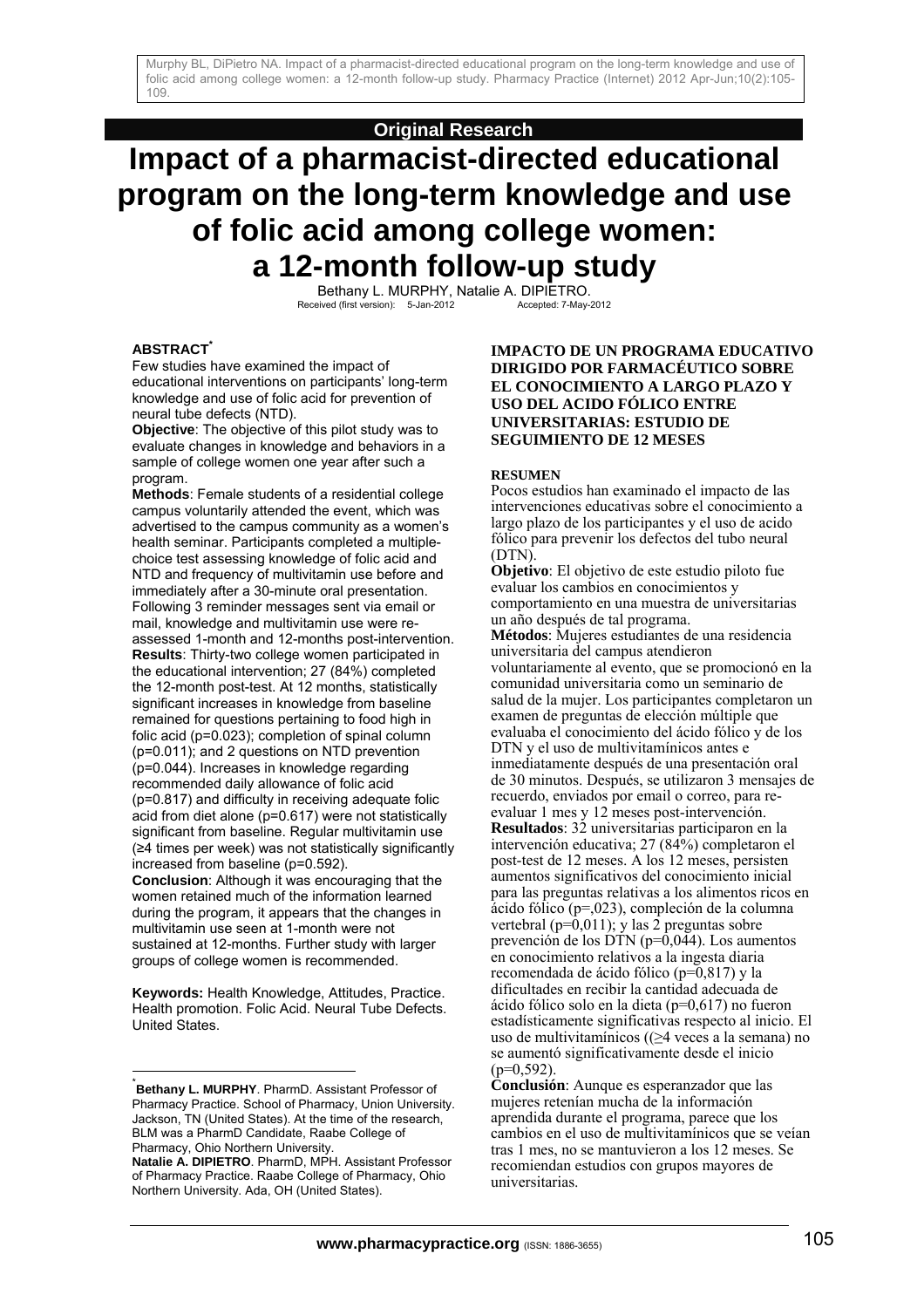Palabras clave: Conocimientos, Actitudes y Práctica en Salud. Promoción de la Salud. Ácido Fólico. Defectos del Tubo Neural. Estados Unidos.

#### **INTRODUCTION**

Neural tube defects (NTD) result when the neural tube does not form correctly during the first month of pregnancy, leading to birth defects of the spine (e.g., spina bifida) and brain (e.g., anencephaly). NTD are among the most common severe birth defects in the United States (U.S.), affecting approximately 3,000 babies each year.<sup>1</sup> Data have shown that 50%-70% of NTD can be prevented by sufficient folic acid intake before conception and during the first trimester of pregnancy.<sup>2</sup> Since NTD occur early in pregnancy and the rate of unintended pregnancy in the U.S. is high, it is recommended that all women of childbearing potential consume at least 400 microgram (mcg) of folic acid daily; women with certain risk factors for a NTD-affected pregnancy, such as those receiving certain antiseizure therapy or those with a family history of an NTD-affected pregnancy, are advised to consume higher doses.

Folic acid is a B vitamin found in certain foods, including dark green leafy vegetables, peanuts, and oranges.<sup>2</sup> Although fortification of cereal grain products with folic acid has been mandatory in the U.S. since the late  $1990s<sup>4</sup>$ , many women still do not obtain the recommended amount of folic acid through diet alone. $3$  Therefore, supplementation is advised, either with a folic acid supplement or a multivitamin containing 400 mcg of folic acid.<sup>3</sup> Ensuring that women of childbearing potential consume sufficient amounts of folic acid continues to be a public health priority in the U.S.; for example, there are three objectives in the recentlypublished Healthy People 2020 that address this  $i$ ssue

Data indicate that there are still many women in the U.S. unaware of the need for daily folic acid intake to prevent NTD $^6$ , and college women represent an important group to educate on this topic. Published studies indicate that college students tend to have poor nutrition with low fruit and vegetable intake.<sup>7,8</sup> According to survey data from the March of Dimes women aged 18-24 years, compared to all other age groups, know the least about folic acid, including the fact that it may prevent birth defects and that it should be taken before pregnancy. Additionally, only 12% of women in this age group reported receiving information regarding folic acid from a healthcare professional and only 27% of women aged 18-24 reported current daily supplementation of folic acid.<sup>6</sup>

Health promotion programs and educational campaigns have been conducted in the U.S. to raise awareness about folic acid for prevention of NTD. However, few studies have assessed retention of knowledge and/or changes in multivitamin use among individuals in those programs more than several weeks or several

months post-intervention. Therefore, a follow-up was performed to a pilot study with college women to evaluate the long-term impact of a pharmacistdirected educational intervention on knowledge and use of folic acid.

### **METHODS**

This study was conducted on the campus of a private university with approximately 3,500 students located in northwestern Ohio that offers liberal arts and professional programs. Posters visible around campus and emails to the student body were used to advertise the date, time, and location of the oral presentation, which was held on the university campus. All advertisements presented the program as a woman's health seminar, with no mention of specific topics in order to minimize bias of pre-test results. Participation in the program was voluntary. The study was deemed as exempt by the university's Institutional Review Board.

The program consisted of an oral presentation conducted one evening in January 2009 and three reminder messages (sent via mail or email) in the weeks following the presentation. Data were collected from participants before the oral presentation (pre-test), immediately following the oral presentation (post-test), 1 month after the educational program in February 2009 (1-month post-test), and 12 months after the educational program in January 2010 (12-month post-test).

Prior to the oral presentation, participants' willingness to anonymously complete pre- and posttests was ascertained; they were informed that all responses would be reported at an aggregate level. Women had the option to opt out of the pre- and post-tests and still listen to the oral presentation. Women choosing to participate in the pre- and posttests voluntarily provided their contact information to the investigators on separate data collection forms.

Participants completed the pre-test immediately prior to the oral presentation. A 30-minute PowerPoint® presentation, developed by a student pharmacist and two pharmacy faculty, was then delivered by the student pharmacist, providing recommendations from the U.S. Centers for Disease Control and Prevention (CDC) regarding preconception care topics. Half of the presentation discussed folic acid and NTD. The importance of proper diet and the rationale for multivitamin supplementation was heavily emphasized, with messages designed for those not currently planning for pregnancy. Women were informed to select a multivitamin containing the recommended 400 mcg folic acid for daily use. Forgetfulness, difficulty in swallowing pills, cost, and other common barriers to multivitamin use were addressed and methods for overcoming these barriers were provided. The use of multivitamins as a possible health benefit for themselves was stressed to participants, regardless of intent to become pregnant. The remainder of the presentation focused on a variety of other preconception care topics such as vaccines to receive prior to pregnancy, healthy weight and nutrition, and substances to avoid during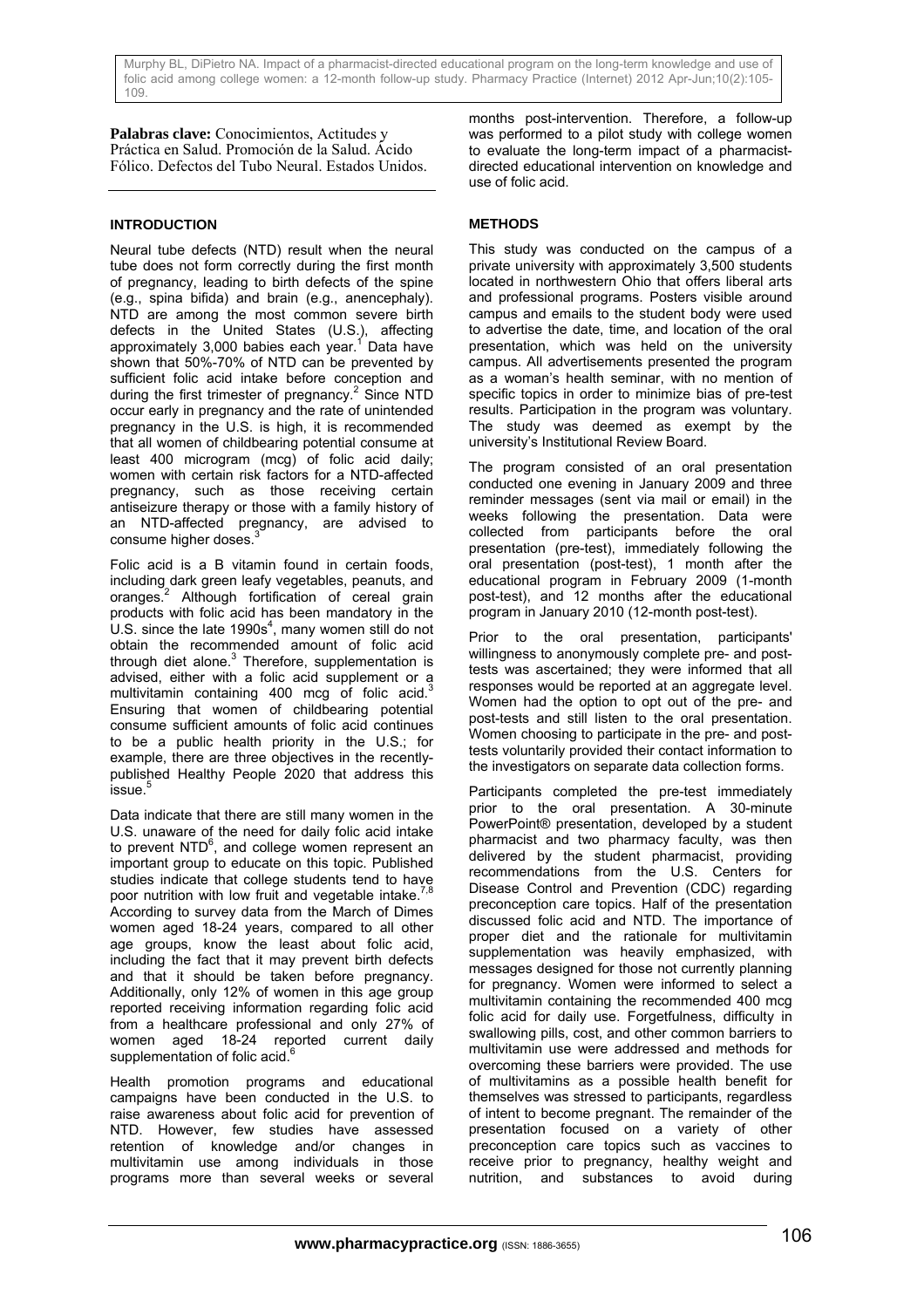pregnancy, such as alcohol, tobacco, and large quantities of certain types of fish.

Immediately following the presentation, participants completed the post-test. Informational handouts and a chart to track multivitamin use were then provided. Other items with messages about folic acid such as nail files, pencils, and magnets, as well as green ribbons to promote folic acid awareness were distributed. Snacks high in folic acid were also available.

Once a week for three weeks following the presentation, participants received an email or card via mail with a reminder about folic acid. One month following the oral presentation, participants were sent a web-based post-test for completion. Twelve months following the oral presentation, participants were again sent a similar web-based post-test.

 The pre-test, post-test, 1-month post-test, and 12 month post-test were short tools developed by the student pharmacist and two faculty members. The tests were reviewed for face validity by several college women unable to attend the program. The pre-test and post-test were identical and completed on paper by participants immediately before and after the oral presentation. The web-based 1-month and 12-month post-tests were distributed via email  $(Qualtrics<sup>TM</sup>)$  and contained additional questions assessing the reminder messages and obtaining reasons for compliance or non-compliance with multivitamin use. Participants were also asked to identify sources, other than the current study, from which they had received information regarding folic acid. Each test was completed anonymously.

Data were analyzed using SPSS version 15.0 (Chicago, SPSS, Inc.). To evaluate the long-term impact of the educational program, differences between pre-test and 12-month post-test results are presented here. The results from the 1-month study have been previously published.<sup>10</sup> The Mann-Whitney U test was utilized due to the small sample size of the pilot as well as the fact that anonymous responses did not allow for a paired test of results. Statistical significance was set a priori at p<0.05.

#### **RESULTS**

Thirty-two women chose to attend the seminar; no woman was turned away due to space limitations. Each of the 32 female college students who attended the educational program agreed to participate in the study. Their areas of study included business (n=1), arts & sciences (n=10), and pharmacy (n=21). Ten women indicated they were underclassman (sophomore status or below); the remaining 22 women indicated they were upperclassman (junior status or above). Due to the fact that at this university pharmacy students are directly admitted in their first year of college to the a six-year professional program, first- and secondyear pharmacy students were classified as underclassmen, while pharmacy students in their third through sixth years were classified as upperclassmen. Twenty-seven women (8 arts & sciences majors and 19 pharmacy majors) completed the 12-month post-test resulting in a response rate of 84%.

Each participant's average test score was calculated by dividing the number of correctly answered knowledge-based questions by the total number of knowledge-based questions (12 questions). When comparing the pre-test to the 12 month post-test, there was a statistically significant increase in average test score (59.6% vs. 73.1%, p=0.002). Comparisons in data obtained from 6 questions specific to folic acid, NTD, and multivitamin use on the pre-test and 12-month posttest were then performed, as the focus of the educational program was to improve knowledge of folic acid and NTD and to increase multivitamin use over time. The increase in the number of correct responses to 4 of the 6 test questions regarding folic acid and NTD was statistically significant. An increase in the number of correct responses to the remaining 2 questions regarding folic acid and NTD was observed; however, the differences were not statistically significant (Table 1). When asked to indicate sources of information regarding folic acid outside of this educational program, only 3 women indicated receiving information on this topic from a healthcare provider.

Approximately 44% of participants reported regular (≥4 times per week) multivitamin use at 12 months; this value was not statistically significantly increased from the baseline value of 37.5% (p=0.592). Openended questions on the 12-month post-test assessed barriers and methods of remembering of regular multivitamin use. The most commonly reported method for remembering to take a multivitamin regularly was setting the bottle of vitamins in a specific location (n=8). The most commonly cited barrier to regular multivitamin use was forgetfulness (n=6).

#### **DISCUSSION**

Twelve months following the educational intervention, women could correctly recall information regarding folic acid and neural tube defects for 4 of 6 questions. However regular

Table 1. Difference in number of correct responses to questions assessing knowledge about folic acid and neural tube defects (NTD) from pre-test to 12-month post-test

| Question pertaining to:                        | Percent correct response |           |         |
|------------------------------------------------|--------------------------|-----------|---------|
|                                                | Pre-test                 | 12-month  | p-value |
|                                                |                          | post-test |         |
| folic acid can prevent NTD                     | 78.1%                    | 96.3%     | 0.044   |
| recommended daily dose of folic acid           | 56.3%                    | 59.3%     | 0.817   |
| food sources high in folic acid                | 53.1%                    | 81.5%     | 0.023   |
| dietary folic acid insufficient for most women | 84.4%                    | 88.9%     | 0.617   |
| timing of fetal spinal cord completion         | 40.6%                    | 74.1%     | 0.011   |
| 50%-70% of NTD may be preventable              | 78.1%                    | 96.3%     | 0.044   |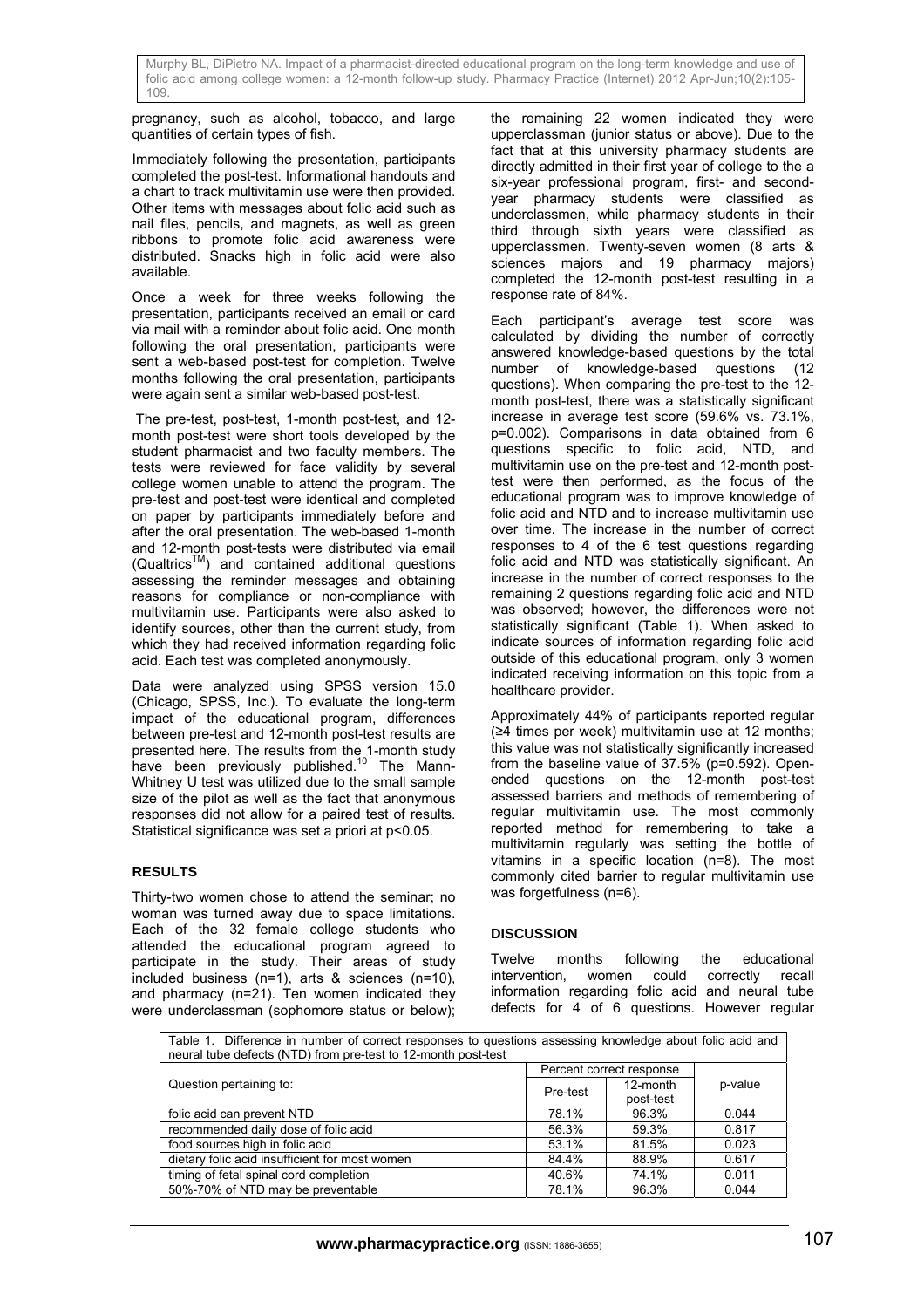multivitamin use (defined as ≥4 times per week in previous studies<sup>9</sup>), was not statistically significantly increased. Data obtained from the 1-month post-test (published previously) had shown a statistically significant retention in knowledge for each of the 6 questions and a statistically significant increase in regular multivitamin use from the pre-test.<sup>10</sup> Although it was encouraging that the women retained much of the information learned during the program for 12 months, it appears that the changes in multivitamin use reported at 1 month were not sustained for a longer period of time.

Open-ended responses by women reporting ways that they remember to take their multivitamin or barriers to regular multivitamin use were consistent with the literature. $6,11$  Although these barriers were discussed in the educational intervention and potential solutions to overcome these barriers were suggested, it seems that some women still perceive these barriers as relevant to them and reasons to avoid multivitamin use.

Reminders only occurred within 1 month following the oral presentation; the participants had no contact with investigators in the following eleven months. The reminders were generally wellmontris. The retinated world gottomany<br>received.<sup>10</sup> As retention in knowledge and significant changes in regular multivitamin use were seen in the 1 month following the educational intervention (immediately after the time period in which reminders were provided), future studies should examine whether reminders over an extended period of time impact sustained changes in knowledge and/or behavior.

Pharmacy students accounted for a majority of the women participating in the educational intervention. This is likely due to the fact that pharmacy students make up approximately one-third of the student population of the university. In spite of the number of women with background education in a healthcare-related field, significant increases in knowledge of folic acid and NTD were still shown, indicating that college women pursuing such degrees may still be appropriate targets for education.

National organizations, such as the March of Dimes, have been tracking trends in knowledge and use of folic acid among women in the U.S. for a number of years.<sup>6</sup> However, educational interventions or other studies performed in targeted groups of women in the U.S. have typically captured changes in knowledge or supplementation use only for a short period of time after the intervention. To our knowledge, there is only one published study in the U.S. that assessed long-term changes in knowledge. This study compared women, ages 18- 45, who were randomly assigned to receive a 15 minute computerized educational session and free folate tablets to women in a control group. At 6-7 months post intervention, women in the intervention group reported greater knowledge of folic acid and more recent folic acid use compared to women in the control group; these differences were statistically significant.<sup>12</sup>

No published studies of educational interventions on this topic delivered to college women have examined retention of knowledge or changes in multivitamin use beyond one month.13-16 Knowing whether such educational interventions are effective in improving knowledge and behaviors in the longterm for this population is valuable as the majority are generally not currently planning a pregnancy and are considered as "non-contemplators". College campuses afford an environment to discuss preconception care and healthy behaviors with young adults who may likely become parents at some future time.<sup>1</sup>

Pharmacists and student pharmacists are increasingly encouraged to become more involved in public health activities that fit within their professional knowledge and expertise. provision of educational programs such as the one utilized in this pilot study represents an example of the opportunities that exist for pharmacists and student pharmacists to inform the public about health, wellness, and primary prevention. Since current data suggest that many women in the U.S. aged 18-24 years are not receiving information regarding folic acid and NTD from healthcare providers<sup>6</sup>, the involvement of pharmacists and student pharmacists in this study highlights ways to improve engagement of our profession in health promotion and public health activities.

Limitations to this pilot study included potential selfselection bias, as seminar attendance was voluntary. Additionally, the pilot study utilized a small sample size that was rather homogenous, as the majority of the students were Caucasian and "traditional" college students (that is, approximately 18-23 years of age). Data regarding multivitamin use was self-reported. Participants were not asked their motivation for taking multivitamins regularly, and therefore changes in use could have been due to factors other than the knowledge gained from the educational intervention. Finally, the study lacks a control group, making it difficult to ascertain the difference in changes in knowledge and folic acid use attributable to the intervention rather than to outside factors.

#### **CONCLUSIONS**

A 30-minute educational intervention regarding folic acid, NTD, and preconception care was effective in statistically significantly increasing participants' knowledge of folic acid and NTD for 4 of 6 questions tested 12 months after the presentation. Increase in regular multivitamin use at 12 months was not statistically significantly increased from baseline, however. Further study with college women is warranted and should yield information on the most appropriate methods to improve knowledge and use of folic acid in this population.